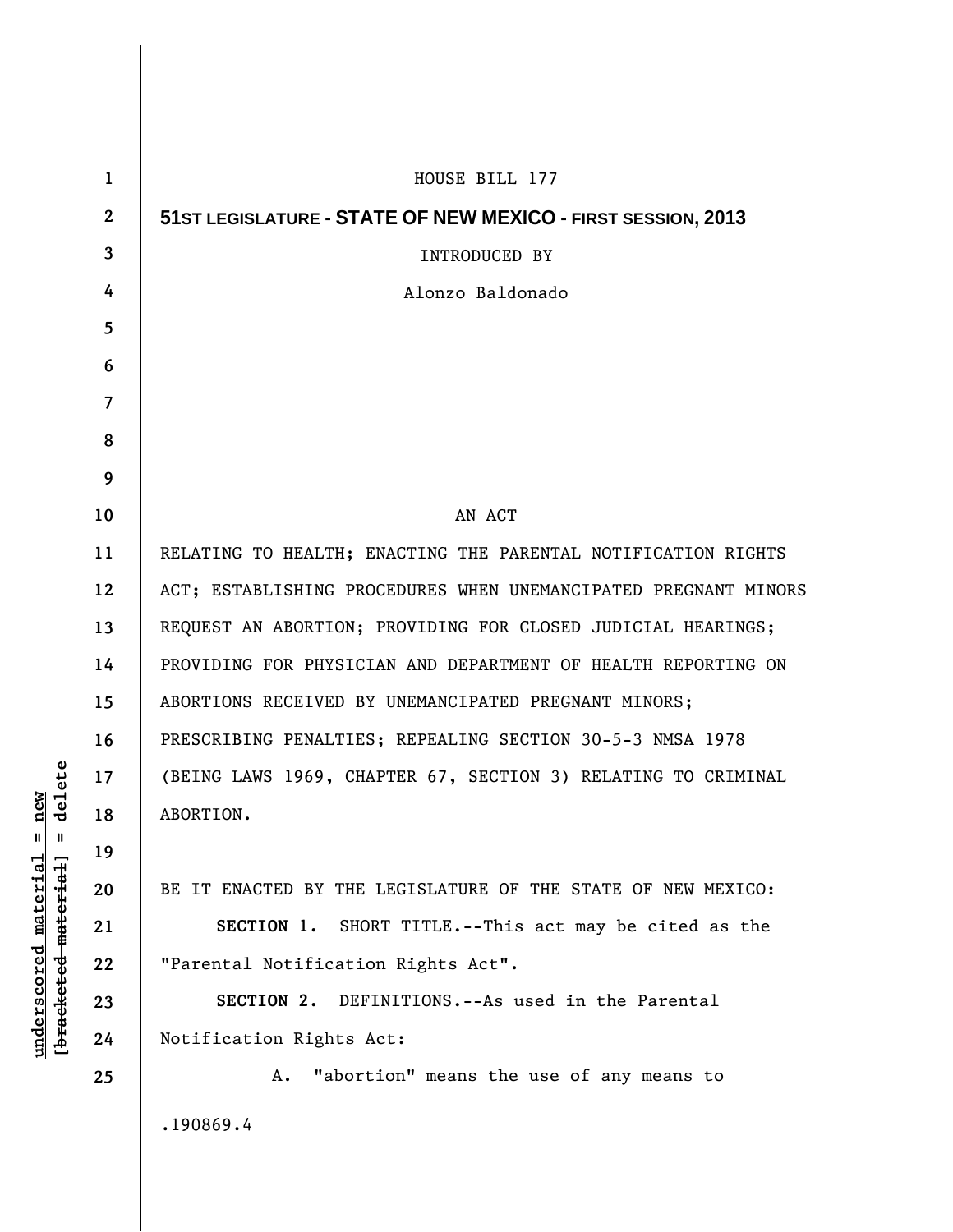**1 2 3 4 5 6 7 8 9 10 11 12 13 14 15 16 17 18 19 20 21 22 23 24 25**  terminate the pregnancy of a female known to be pregnant, with knowledge that the termination will, with reasonable likelihood, cause the death of the fetus; B. "fetus" means an individual human organism from fertilization until birth; C. "parent" means a parent of an unemancipated pregnant minor or a guardian of an unemancipated pregnant minor; and D. "unemancipated pregnant minor" means a pregnant female who is under sixteen years of age and who: (1) has never been married; and (2) has not been declared by court order to be emancipated. **SECTION 3.** NOTIFICATION CONCERNING ABORTION.-- A. An abortion shall not be performed upon an unemancipated pregnant minor until at least forty-eight hours after written notice of the pending operation has been delivered in the manner specified in this section. B. The notice shall be addressed to the parent of the unemancipated pregnant minor seeking an abortion at the usual place of abode of the parent and delivered personally to the parent by the physician or the physician's agent. C. In lieu of the delivery required pursuant to Subsection B of this section, notice shall be made by certified mail addressed to the parent at the usual place of abode of the .190869.4

 $\frac{1}{2}$  intereted material = delete **[bracketed material] = delete**

**underscored material = new**

 $underscored material = new$ 

 $- 2 -$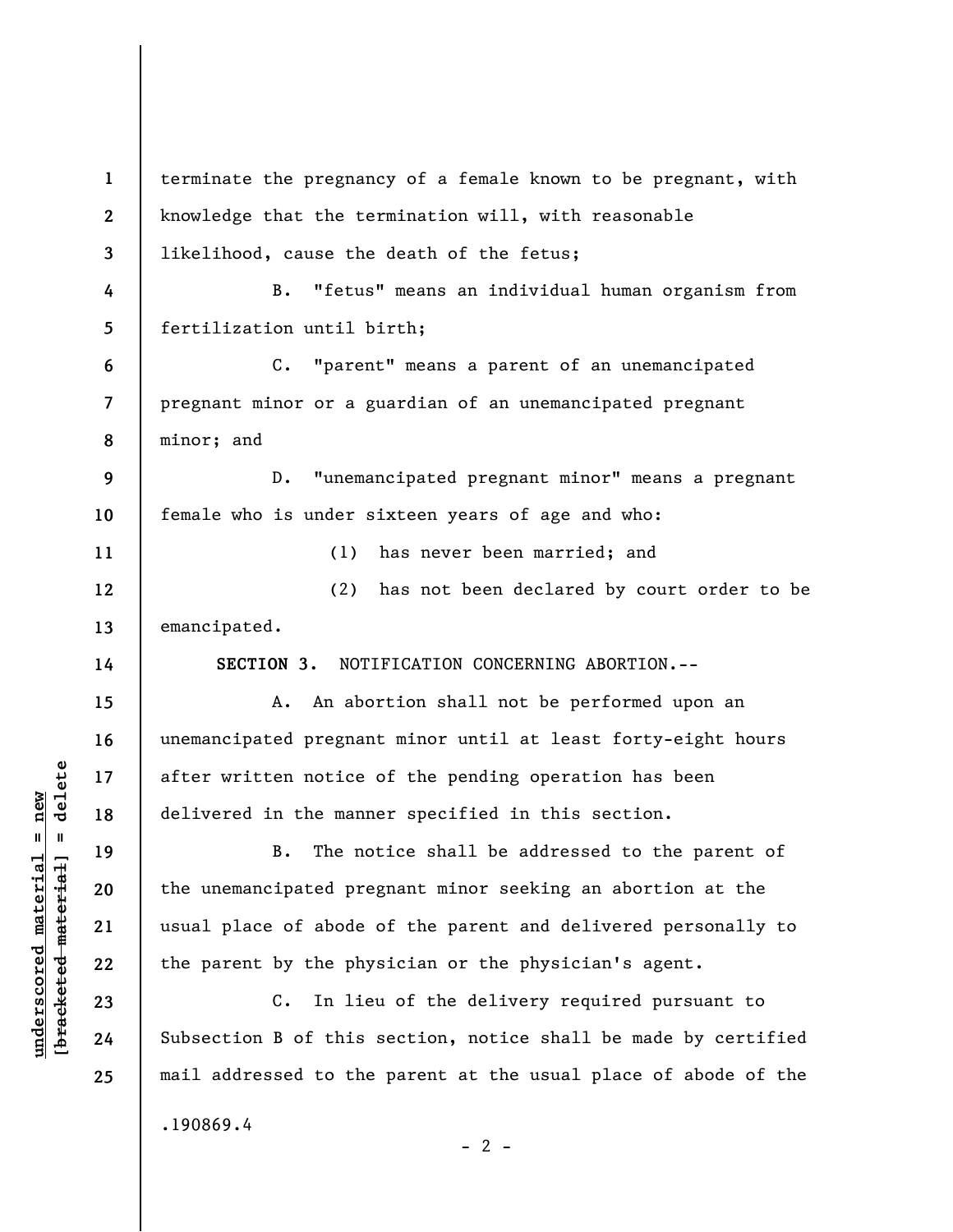parent with return receipt requested and restricted delivery to the parent. Time of delivery shall be deemed to occur at 12:00 noon on the next day subsequent to mailing on which regular mail delivery takes place.

**SECTION 4.** LIMITATIONS.--A notice shall not be required pursuant to the provisions of the Parental Notification Rights Act if:

**8 9 10 11 12**  A. the attending physician certifies in the unemancipated pregnant minor's medical record that the abortion is necessary to protect the unemancipated pregnant minor's health from danger and there is insufficient time to provide the required notice; or

B. the person who is entitled to notice certifies in writing that the person has already been notified.

**SECTION 5.** ELECTION BY UNEMANCIPATED PREGNANT MINOR NOT TO ALLOW NOTICE--HEARING--APPEAL--PENALTY.--

A. If an unemancipated pregnant minor seeking an abortion elects not to allow the notification of her parent pursuant to the provisions of Section 3 of the Parental Notification Rights Act, a judge of a court of competent jurisdiction shall, upon petition or motion and after an appropriate hearing, authorize a physician to perform the abortion if the judge determines that the unemancipated pregnant minor is mature and capable of giving informed consent to the proposed abortion. If the judge determines that the .190869.4

 $-3 -$ 

**1** 

**2** 

**3** 

**4** 

**5** 

**6** 

**7** 

**13** 

**14** 

**15** 

**16** 

**17** 

**18** 

**19** 

**20** 

**21** 

**22** 

**23** 

**24** 

**25**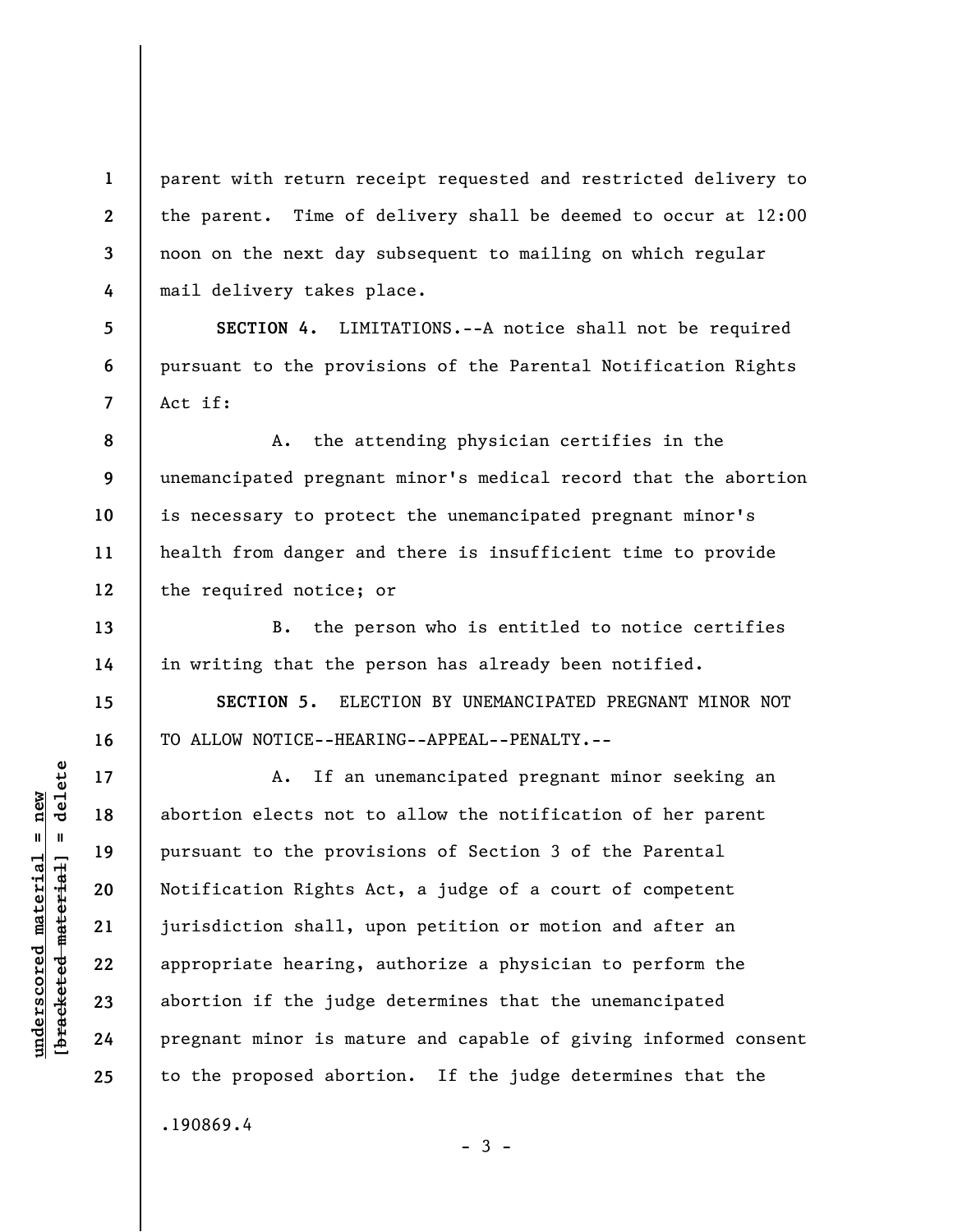**1 2 3 4 5 6 7 8**  unemancipated pregnant minor is not mature or if the unemancipated pregnant minor does not claim to be mature, the judge shall determine whether the performance of an abortion upon her without notification of her parent would be in her best interests and shall authorize a physician to perform the abortion without such notification if the judge concludes that the unemancipated pregnant minor's best interests would be served by the abortion.

B. An unemancipated pregnant minor may participate in proceedings in the court on her own behalf, and the court may appoint a guardian ad litem for her. The court shall advise her that she has a right to court-appointed counsel and shall, upon her request, provide her with counsel.

C. Proceedings in the court pursuant to this section shall be given precedence over other pending matters so that the court may reach a decision promptly and without delay so as to serve the best interests of the unemancipated pregnant minor. A judge of the court who conducts proceedings pursuant to this section shall make in writing specific factual findings and legal conclusions supporting the decision and shall order a record of the evidence to be maintained, including the judge's own findings and conclusions.

D. Any hearing pursuant to this section shall be closed to the general public. The parties, the parties' counsel, witnesses and other persons whose presence the court .190869.4

- 4 -

 $\frac{1}{2}$  intereted material = delete **[bracketed material] = delete**  $underscored material = new$ **underscored material = new**

**9** 

**10** 

**11** 

**12** 

**13** 

**14** 

**15** 

**16** 

**17** 

**18** 

**19** 

**20** 

**21** 

**22** 

**23** 

**24** 

**25**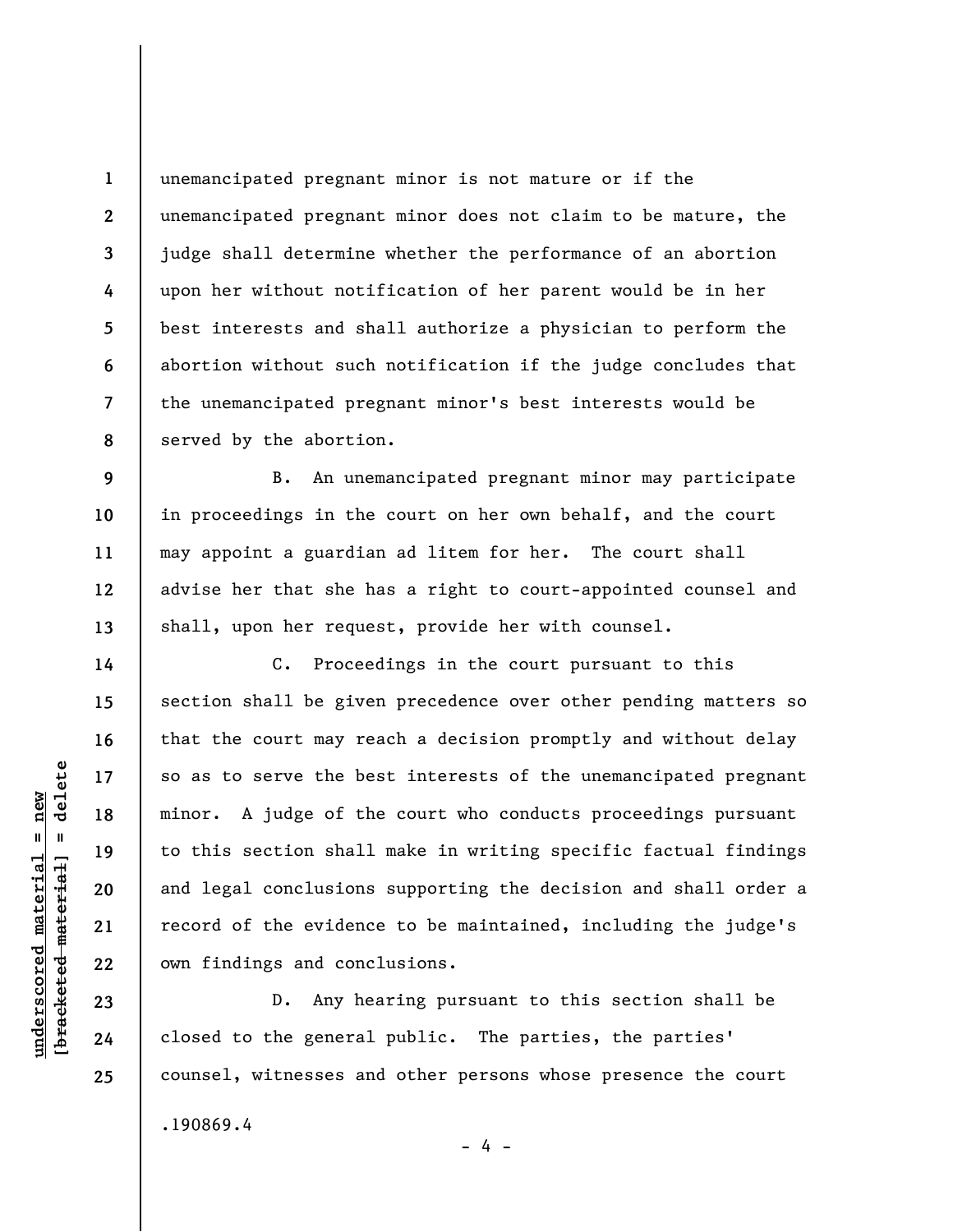approves may be present at the hearings. The court may admit to closed hearings those other persons whom the court finds to have a proper interest in the case or in the work of the court, on the condition that those persons refrain from divulging any information that would identify the unemancipated pregnant minor or the unemancipated pregnant minor's family.

E. A person or party granted admission to a closed hearing who intentionally divulges information regarding the hearing in violation of the provisions of this section is guilty of a petty misdemeanor and shall be sentenced pursuant to the provisions of Section 31-19-1 NMSA 1978.

F. The court shall rule on an application submitted pursuant to this section no later than 5:00 p.m. on the business day after the date of filing. Upon the request of the unemancipated pregnant minor, the court shall grant an extension of the period specified by this subsection. If the unemancipated pregnant minor makes a request for an extension, the court shall rule on the application no later than two days after the date the unemancipated pregnant minor has stated in her request for extension that she is ready to proceed by 5:00 p.m. If the court fails to rule on the application within the period specified by this subsection, the application shall be deemed granted. The clerk of the court shall issue a written statement to the unemancipated pregnant minor indicating that the time for granting a decision has expired and therefore the

.190869.4

 $\frac{1}{2}$  bracketed material = delete **[bracketed material] = delete**  $underscored material = new$ **underscored material = new**

**1** 

**2** 

**3** 

**4** 

**5** 

**6** 

**7** 

**8** 

**9** 

**10** 

**11** 

**12** 

**13** 

**14** 

**15** 

**16** 

**17** 

**18** 

**19** 

**20** 

**21** 

**22** 

**23** 

**24** 

**25** 

 $- 5 -$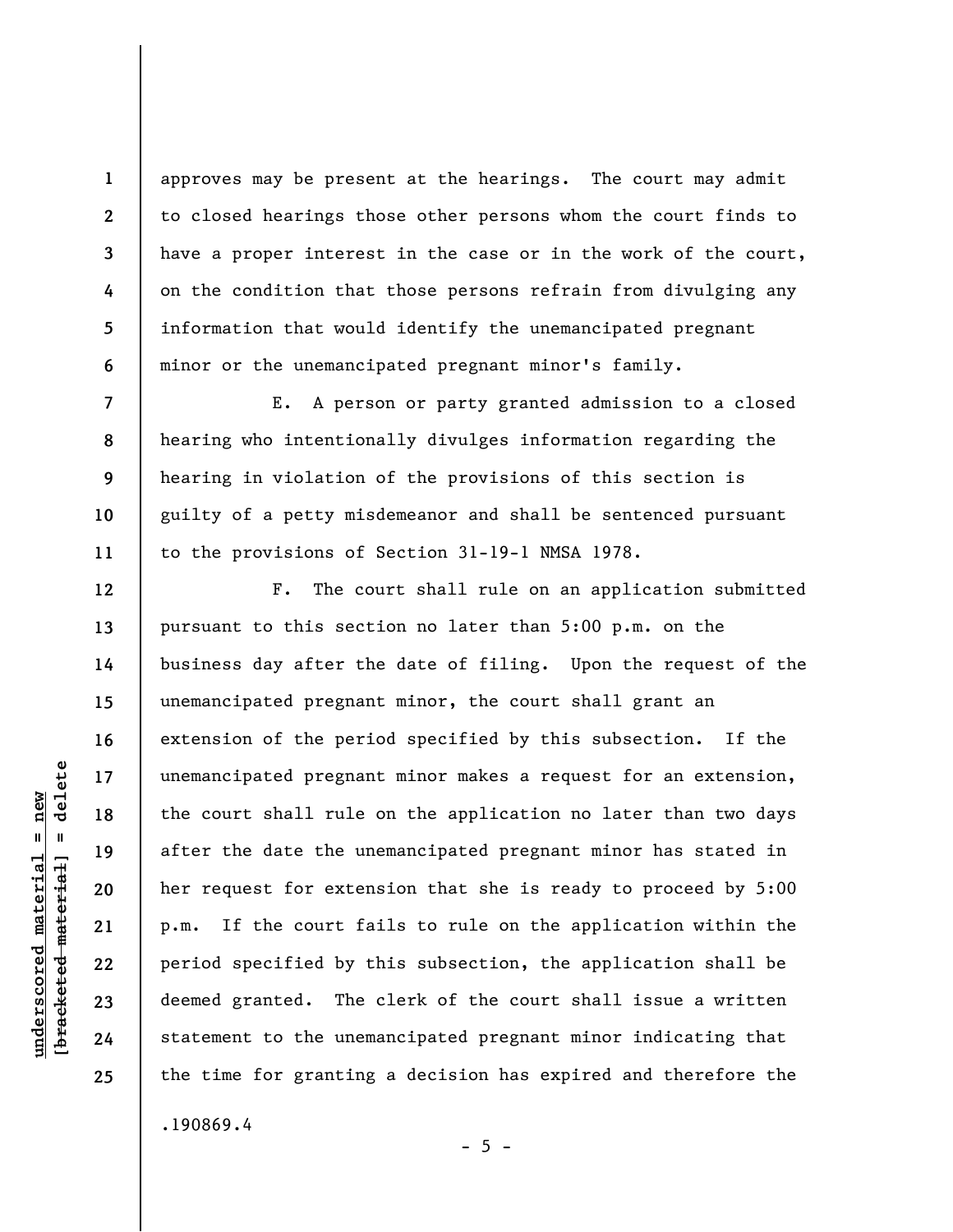**1**  application is deemed granted.

**2 3 4 5 6 7 8 9 10 11 12**  G. An expedited confidential appeal shall be available to an unemancipated pregnant minor for whom the court denies an order authorizing an abortion without notification. An order authorizing an abortion without notification shall not be subject to appeal. Filing fees shall not be required of an unemancipated pregnant minor at either the trial or the appellate level. Access to the trial court for the purposes of a petition or motion and access to the appellate courts for purposes of making an appeal from denial of the same shall be afforded to an unemancipated pregnant minor twenty-four hours a day, seven days a week.

**SECTION 6.** PENALTY.--

A. Performance of an abortion in knowing or reckless violation of the Parental Notification Rights Act is a misdemeanor, and the offender shall be sentenced pursuant to Section 31-19-1 NMSA 1978.

B. Performance of an abortion in knowing or reckless violation of the Parental Notification Rights Act is grounds for a civil action by a person wrongfully denied notification.

C. A person shall not be held liable pursuant to this section if the person establishes by written evidence that the person relied upon evidence sufficient to convince a careful and prudent person that the representations of the .190869.4

 $- 6 -$ 

**13** 

**14** 

**15** 

**16** 

**17** 

**18** 

**19** 

**20** 

**21** 

**22** 

**23** 

**24** 

**25**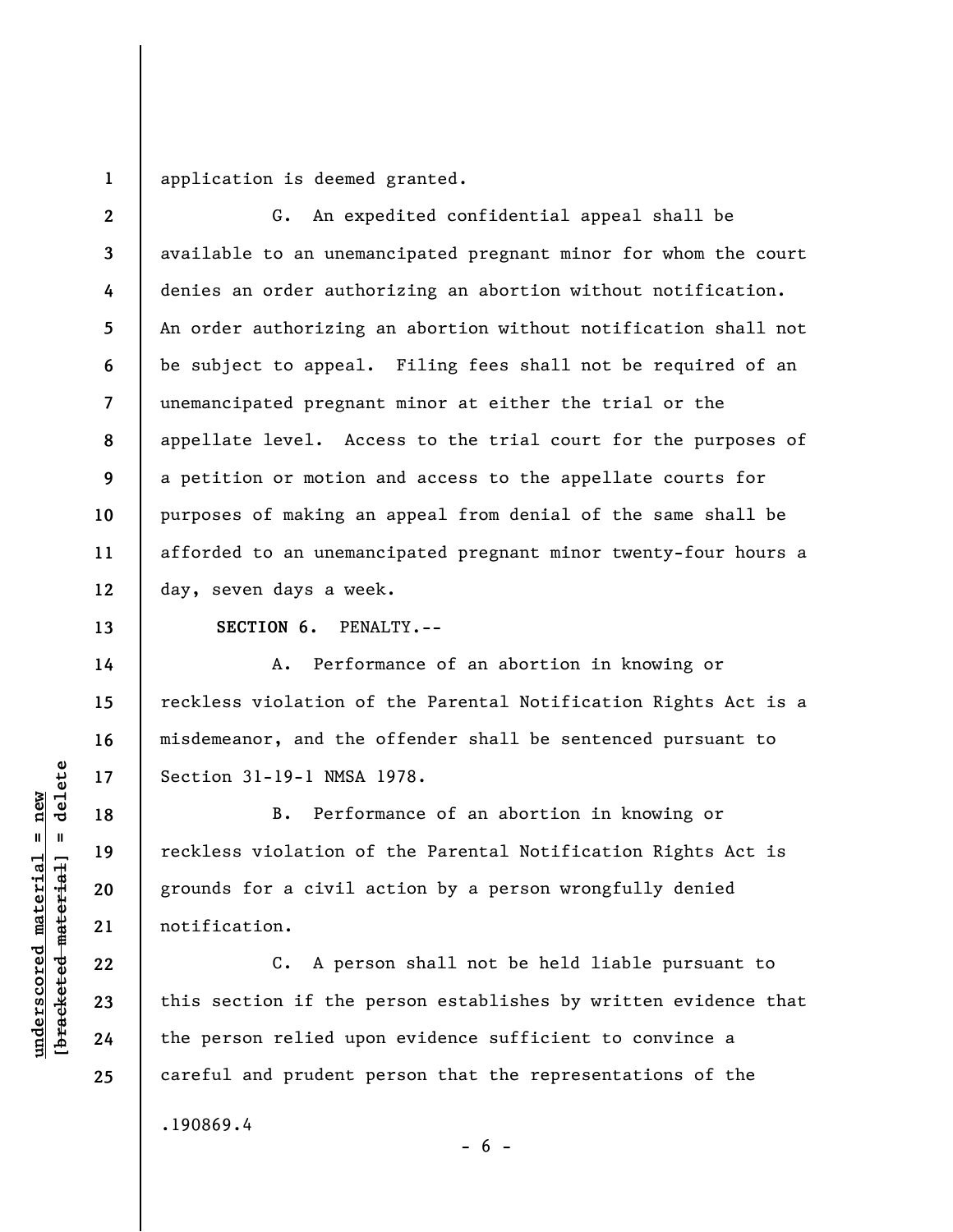**2 3**  unemancipated pregnant minor regarding information necessary to comply with this section were bona fide and true or if the person attempted with reasonable diligence to deliver notice, but was unable to do so.

**SECTION 7.** REPORTING REQUIREMENTS--INJUNCTION--ATTORNEY FEES.--

A. No later than October 1, 2013, the department of health shall prepare a reporting form for physicians regarding:

(1) the number of parents to whom the physician or an agent of the physician provided the notice described in Section 3 of the Parental Notification Rights Act;

(2) the number of notices the department provided to a parent in person and the number provided by mail;

(3) the number of unemancipated pregnant minors who, to the best of the reporting physician's information and belief, went on to obtain an abortion after the department notified the parent of the unemancipated pregnant minor;

(4) the number of unemancipated pregnant minors upon whom the physician performed an abortion without providing to the parent of the unemancipated pregnant minor the notice described in Section 3 of the Parental Notification Rights Act; of that number, the number for whom each of the subsections of Section 5 of the Parental Notification Rights Act were applicable; and

.190869.4

 $\frac{1}{2}$  intereted material = delete **[bracketed material] = delete**  $underscored material = new$ **underscored material = new**

**1** 

**4** 

**5** 

**6** 

**7** 

**8** 

**9** 

**10** 

**11** 

**12** 

**13** 

**14** 

**15** 

**16** 

**17** 

**18** 

**19** 

**20** 

**21** 

**22** 

**23** 

**24** 

**25** 

- 7 -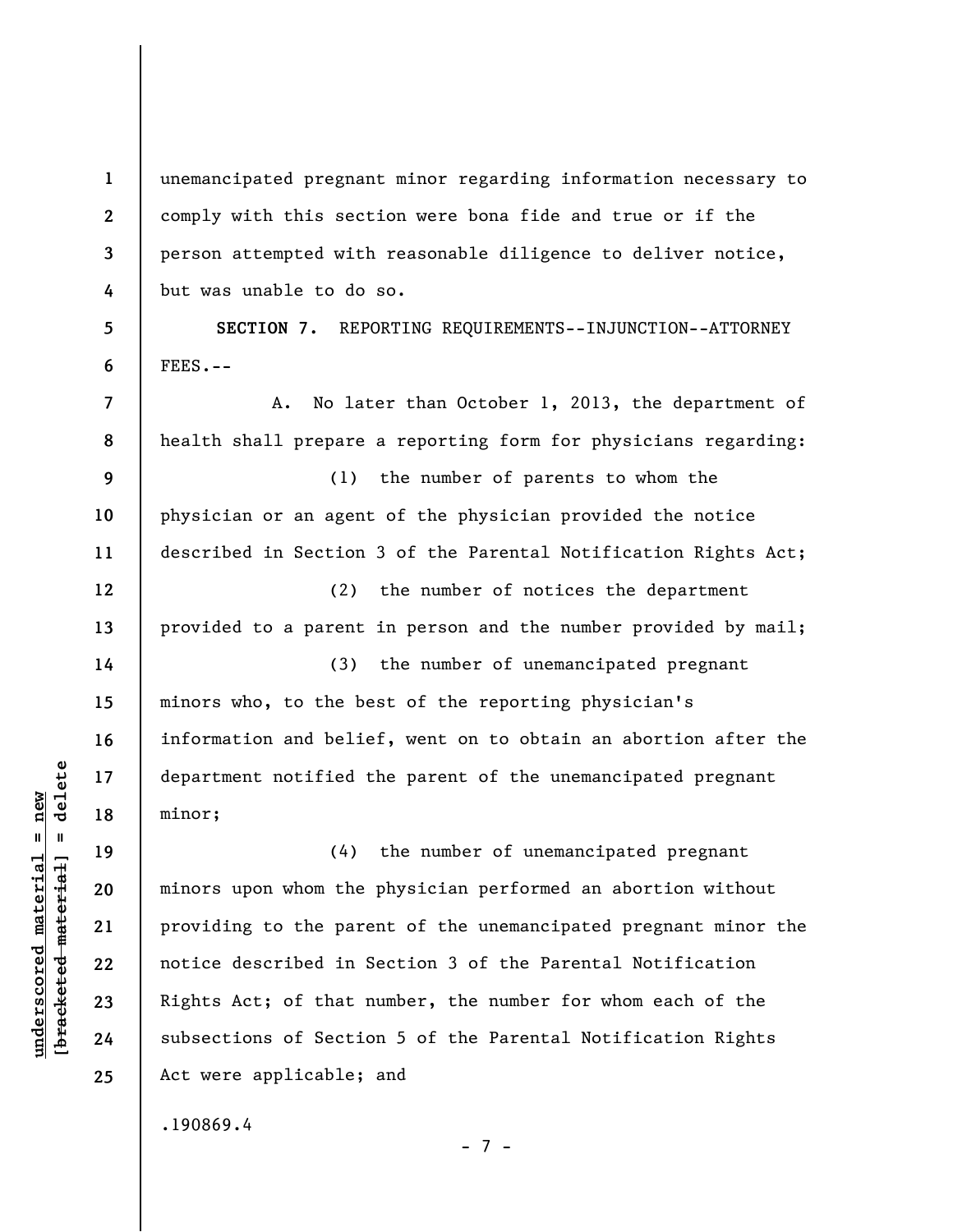**1 2 3 4 5 6 7 8 9 10 11 12 13 14 15 16 17 18 19 20 21 22 23 24 25**  (5) the number of abortions performed by the physician after receiving judicial authorization to do so without parental notification. B. The department of health shall ensure that copies of the reporting form described in Subsection A of this section, together with a reprint of the Parental Notification Rights Act, are provided: (1) no later than October 1, 2013 to all physicians licensed to practice in this state; (2) to each physician who subsequently becomes licensed to practice in this state at the same time that the physician receives official notification of licensure; and (3) by December 1 of every year, other than the calendar year in which forms are distributed in accordance with Paragraph (1) of this subsection, to all physicians licensed to practice in this state. C. By February 28, 2014 and by February 28 of each year thereafter, the following individuals shall submit to the department of health a copy of the form described in Subsection A of this section with the requested data entered accurately and completely: (1) a physician who provided or whose agent provided during the previous calendar year the notice described in Section 3 of the Parental Notification Rights Act; and (2) a physician who knowingly performed an

.190869.4

 $\frac{1}{2}$  intereted material = delete **[bracketed material] = delete**  $underscored material = new$ **underscored material = new**

- 8 -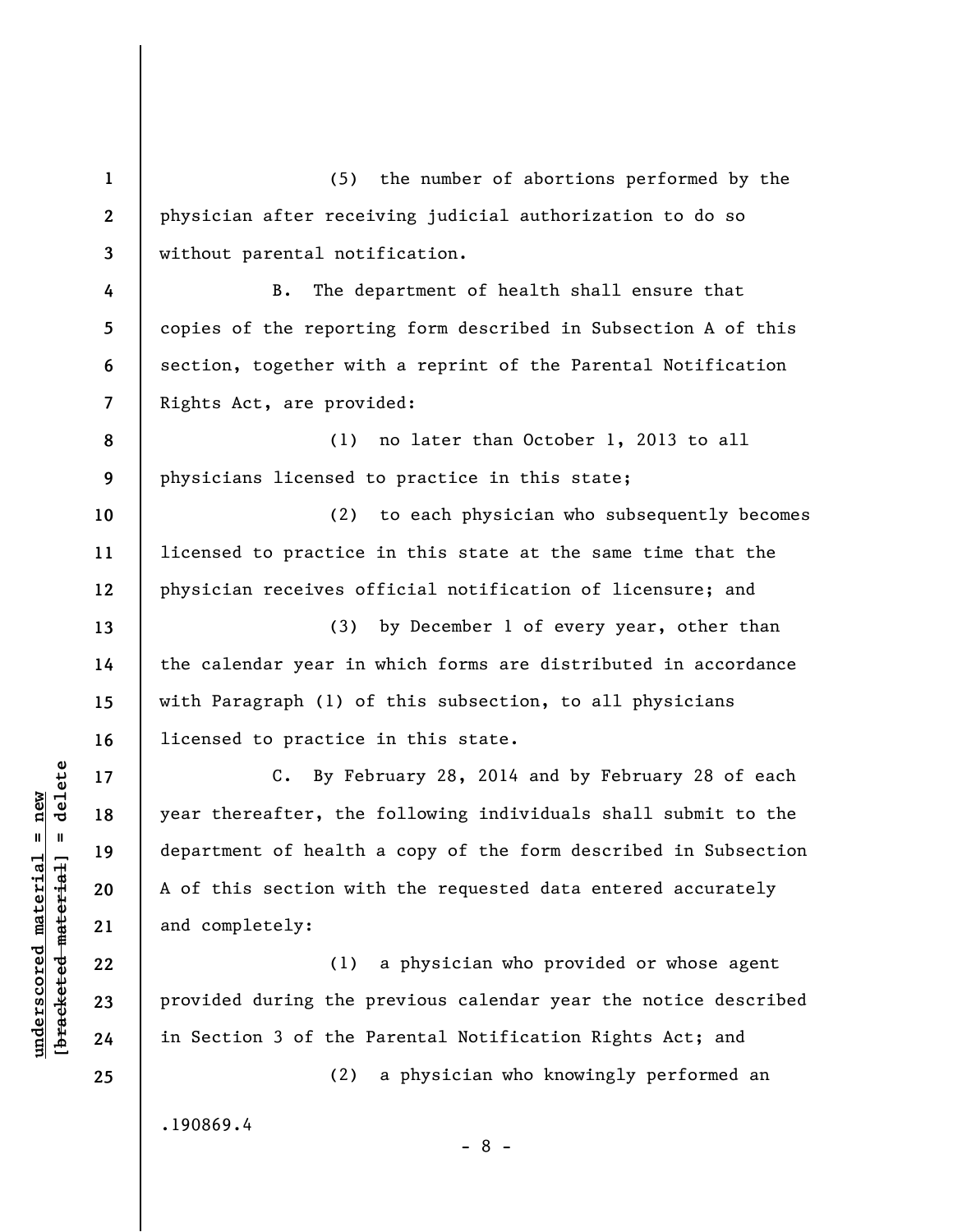**1 2**  abortion upon an unemancipated pregnant minor during the previous calendar year.

**3 4 5 6 7 8 9 10 11 12 13 14**  D. Reports required pursuant to Subsections A and C of this section that are not submitted within a grace period of thirty days following the due date shall be subject to a late fee of five hundred dollars (\$500) for each additional thirtyday period or portion of a thirty-day period they are overdue. A physician required to report in accordance with this section who has not submitted a report, or has submitted only an incomplete report, more than one year following the due date, may, in an action brought by the department of health, be directed by a court of competent jurisdiction to submit a complete report within a period stated by court order or be subject to sanctions for civil contempt.

E. By June 30, 2014 and by June 30 of each year thereafter, the department of health shall issue a public report providing:

(1) statistics for the previous calendar year compiled from all of the reports covering that year submitted in accordance with this section for each of the items listed in Subsection A of this section;

(2) statistics that shall be provided to the department by the administrative office of the courts setting forth the total number of petitions or motions filed pursuant to Section 5 of the Parental Notification Rights Act, and of .190869.4

 $b$ racketed material] = delete **[bracketed material] = delete**  $underscored material = new$ **underscored material = new**

**15** 

**16** 

**17** 

**18** 

**19** 

**20** 

**21** 

**22** 

**23** 

**24** 

**25** 

- 9 -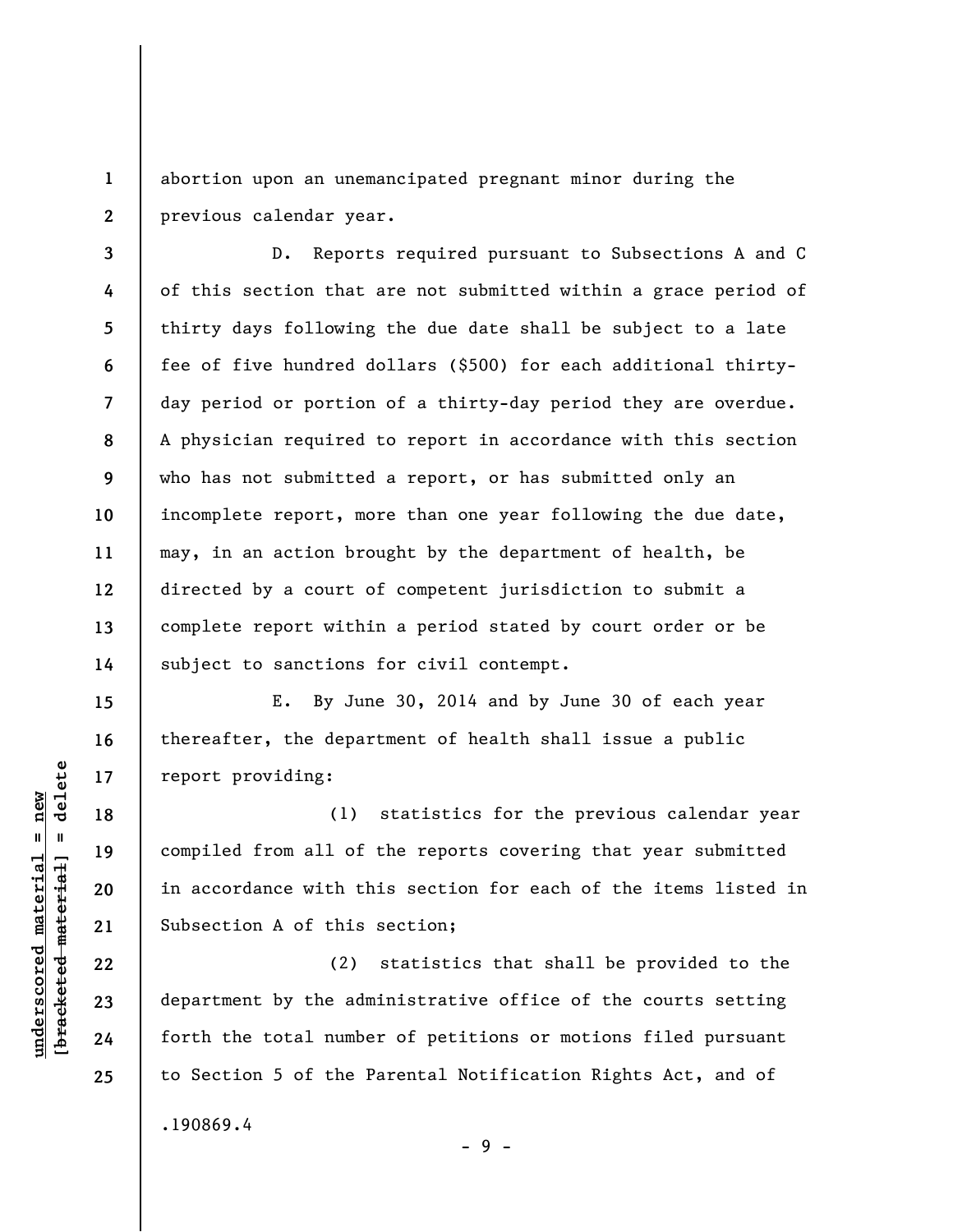**1 2 3 4 5 6 7 8 9 10 11 12 13 14 15 16 17 18 19 20 21 22 23 24 25**  that number: (a) the number in which the court appointed a guardian ad litem; (b) the number in which the court appointed counsel; (c) the number in which the judge issued an order authorizing an abortion without notification; (d) the number in which the judge denied an order; (e) the number of denials from which an appeal was filed; (f) the number of appeals that resulted in the denials being affirmed; and (g) the number of appeals that resulted in reversals of denials; (3) statistics for all previous calendar years for which such a public statistical report was required to be issued, adjusted to reflect any additional information from late or corrected reports; and (4) no information that could reasonably lead to the identification of any unemancipated pregnant minor. F. The department of health may by rule alter the dates established in this section or consolidate the forms or reports to achieve administrative convenience or fiscal savings or to reduce the burden of reporting requirements, so long as .190869.4  $- 10 -$ 

**underscored material = new [bracketed material] = delete**

bracketed material] = delete  $underscored material = new$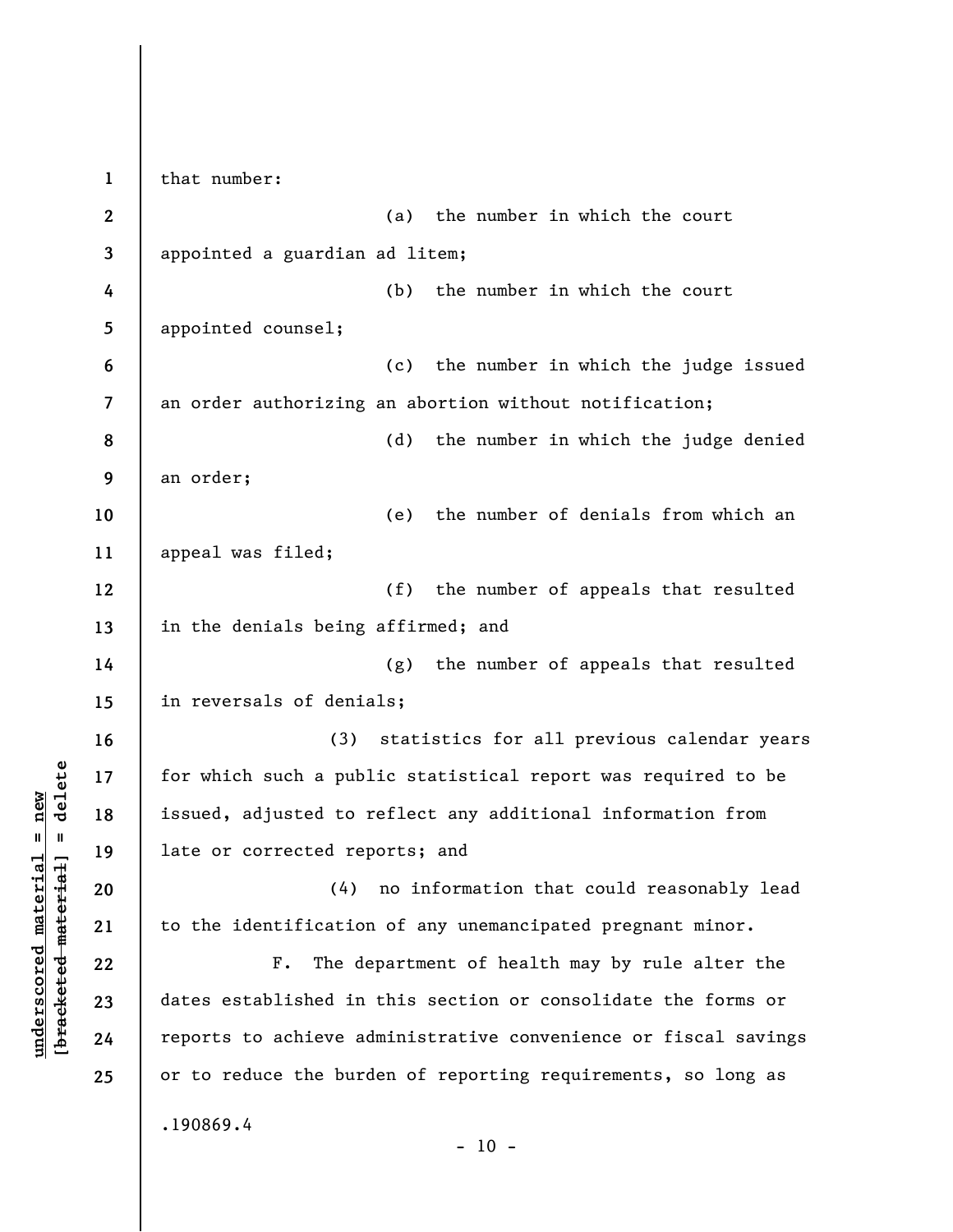reporting forms are sent to all licensed physicians in the state at least once every year and the report described in Subsection E of this section is issued at least once every year.

**5 6 7 8 9 10 11 12**  G. If the department of health fails to issue the public report required by Subsection E of this section, any group of ten or more citizens of this state may seek an injunction in a court of competent jurisdiction against the secretary of health requiring that a complete report be issued within a period stated by court order. Failure to abide by such an injunction shall subject the secretary of health to sanctions for civil contempt.

H. If judgment is rendered in favor of the plaintiff in any action described in this section, the court shall also render judgment for reasonable attorney fees in favor of the plaintiff against the defendant. If judgment is rendered in favor of the defendant and the court finds that the plaintiff's suit was frivolous and brought in bad faith, the court shall also render judgment for reasonable attorney fees in favor of the defendant against the plaintiff.

**SECTION 8.** REPEAL.--Section 30-5-3 NMSA 1978 (being Laws 1969, Chapter 67, Section 3) is repealed.

**SECTION 9.** SEVERABILITY.--If any part or application of the Parental Notification Rights Act is held invalid, the remainder or its application to other situations or persons .190869.4

 $\frac{1}{2}$  intereted material = delete **[bracketed material] = delete**  $underscored material = new$ **underscored material = new**

**24 25** 

**1** 

**2** 

**3** 

**4** 

**13** 

**14** 

**15** 

**16** 

**17** 

**18** 

**19** 

**20** 

**21** 

**22** 

**23** 

- 11 -